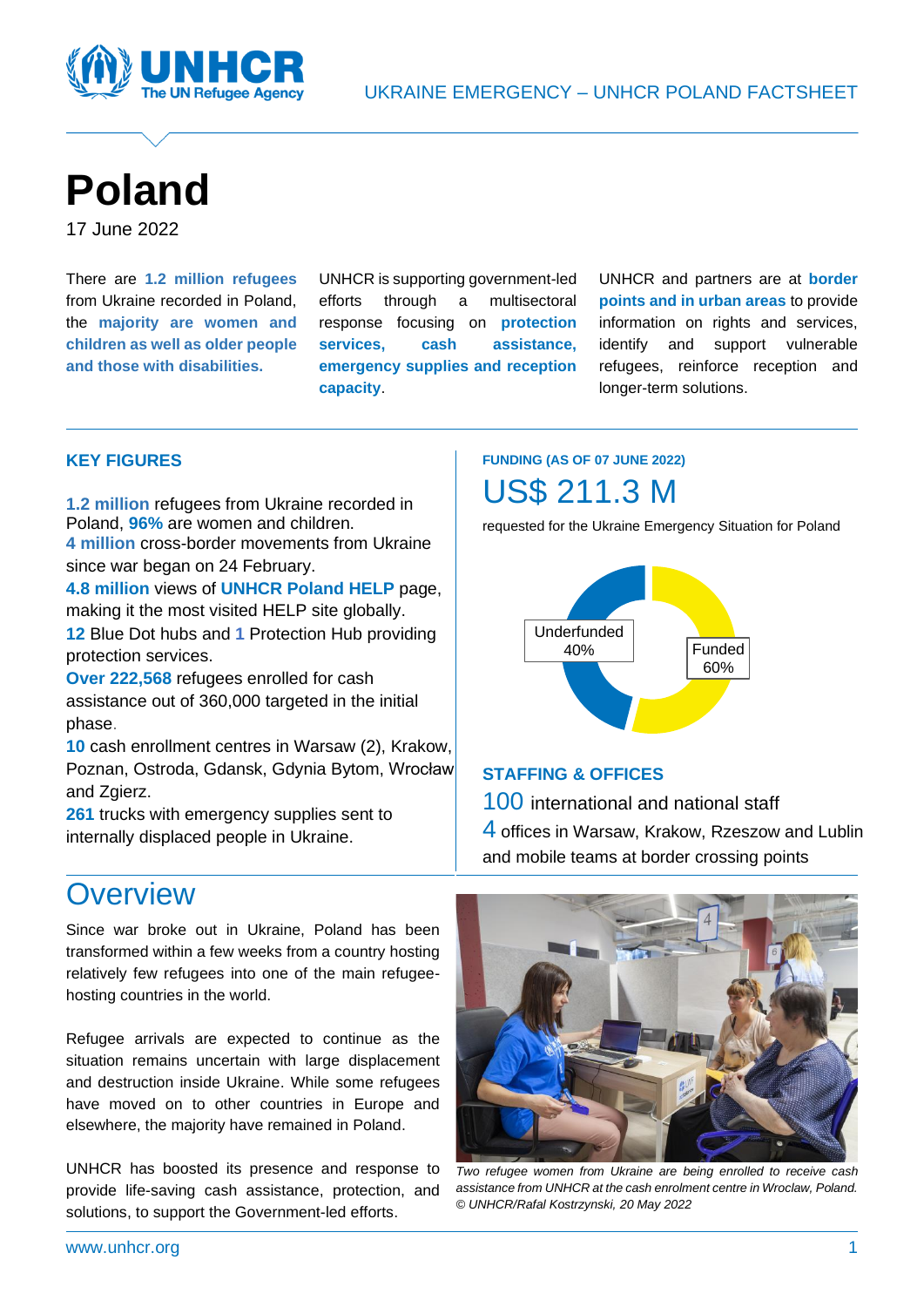

## Main Activities

In close collaboration with government authorities, UN Agencies, partners, and civil society organizations, UNHCR undertakes the following activities:



#### Protection Information and Communication with Communities

**To address critical gaps in information, UNHCR has quickly set up and regularly updates a [UNHCR](https://help.unhcr.org/poland/)  [HELP page for Poland](https://help.unhcr.org/poland/)**, which has become the most visited HELP page worldwide, including from within Ukraine. The page includes a **[child-friendly HELP page in English, Polish and Ukrainian](https://help.unhcr.org/poland/information-for-new-arrivals-from-ukraine/are-you-under-age-18/)**. UNHCR has developed and circulates practical, safety and legal information to refugees at border points, in reception centres and urban areas, in the form of leaflets, posters, digital materials, social media and via apps like Telegram, which are widely used by people from Ukraine.



#### Blue Dots – Safe Spaces, Protection and Support Hubs

**Blue Dots are support hubs that bring together critical protection services and information for refugees fleeing the war in Ukraine, with a particular focus on supporting those at greatest risk**. These include unaccompanied and separated children, people with disabilities, older people, cases of suspected trafficking, survivors of gender-based violence and refugees from minorities such as the Roma and members of the LGBTIQ+ community. Established by UNHCR and UNICEF with local authorities and partners along major crossing points, reception sites, and urban centres, Blue Dots provide a safe space, support and referrals for health care, education, psychosocial support and more. In cities, UNHCR has set up Blue Dots linked to the cash enrollment centres, to identify persons at heightened risk. UNHCR is strengthening its ways of communicating with refugees including through child-friendly feedback initiatives at its Blue Dot hubs.

#### Cash Assistance

**Cash assistance is one of the most efficient and effective ways to support people forced to flee, especially in fast-changing emergencies. Cash assistance respects the dignity of choice** of refugees, allowing them to decide what they need most to support their family. In partnership with Santander Bank, and using BLIK as a payment method, refugees from Ukraine in Poland can receive cash quickly and safely. Through a one-off code received on their phones, refugees can retrieve cash from ATMs across the country without the need to open a bank account or having a card. Refugees receive 700 Polish zloty (some US\$170) per month for at least three months, with an additional 600 zloty for each family member, to a maximum amount of 2,500 zloty (approx. US\$600) per month for households of four members or more. Families can purchase goods and services from local businesses, which boosts the economy and fosters integration. Recently, UNHCR mobile cash enrolment teams started conducting home visits across Poland to reach refugees who can't visit our centres due to medical conditions or mobility issues.



#### Cross-border emergency supplies to Ukraine

Poland is a transit point to Ukraine and from the onset of the emergency, **UNHCR has set up a warehouse and logistical hub in Rzeszow, south-eastern Poland and has been delivering emergency supplies by road shipment through a humanitarian corridor into Ukraine**. This key supply route allows to carry mostneeded high thermal blankets, kitchen sets, solar lamps, winter jackets, sleeping bags, mattresses, towels, clothes, and other life-saving items to UNHCR's warehouses in Dnipro, Lviv and Uzhhorod in western and central Ukraine, for distribution to the increasing number of internally displaced people.



#### [Protection from Sexual Exploitation and Abuse \(PSEA\)](https://www.humanitarianresponse.info/en/operations/bangladesh/protection-sexual-exploitation-and-abuse) and anti-trafficking

**UNHCR conducts awareness raising sessions on PSEA and anti-trafficking** with refugees, partners and government officials **through training and distribution of information, education and communication materials** in English, Ukrainian, and Polish languages. UNHCR is working with partners to establish and run complaints and feedback mechanisms – including community-based – to prevent and end sexual exploitation and abuse, including through protection desks and protection monitoring.



#### Scale-up of capacity

UNHCR has been in Poland for 30 years, working with national authorities on refugee related matters. With the Ukraine emergency, UNHCR has substantially **scaled up its presence and operations across Poland**. UNHCR currently has a Country Office and Frontex Liaison Office in Warsaw and has opened three new offices in Rzeszow, Lublin and Krakow. UNHCR increased its workforce **from 8 staff members to over 100 in Warsaw, Krakow, Lublin, Rzeszow, Poznan and Gdansk, with more being deployed to support the response**. Experts in Cash-based Interventions, Coordination, Protection, Registration and Supply helped to set up specific programmes and mechanisms. UNHCR is adapting its presence as the situation evolves and based on locations where refugees are to reach those most in need of support and ensure no one is left behind.